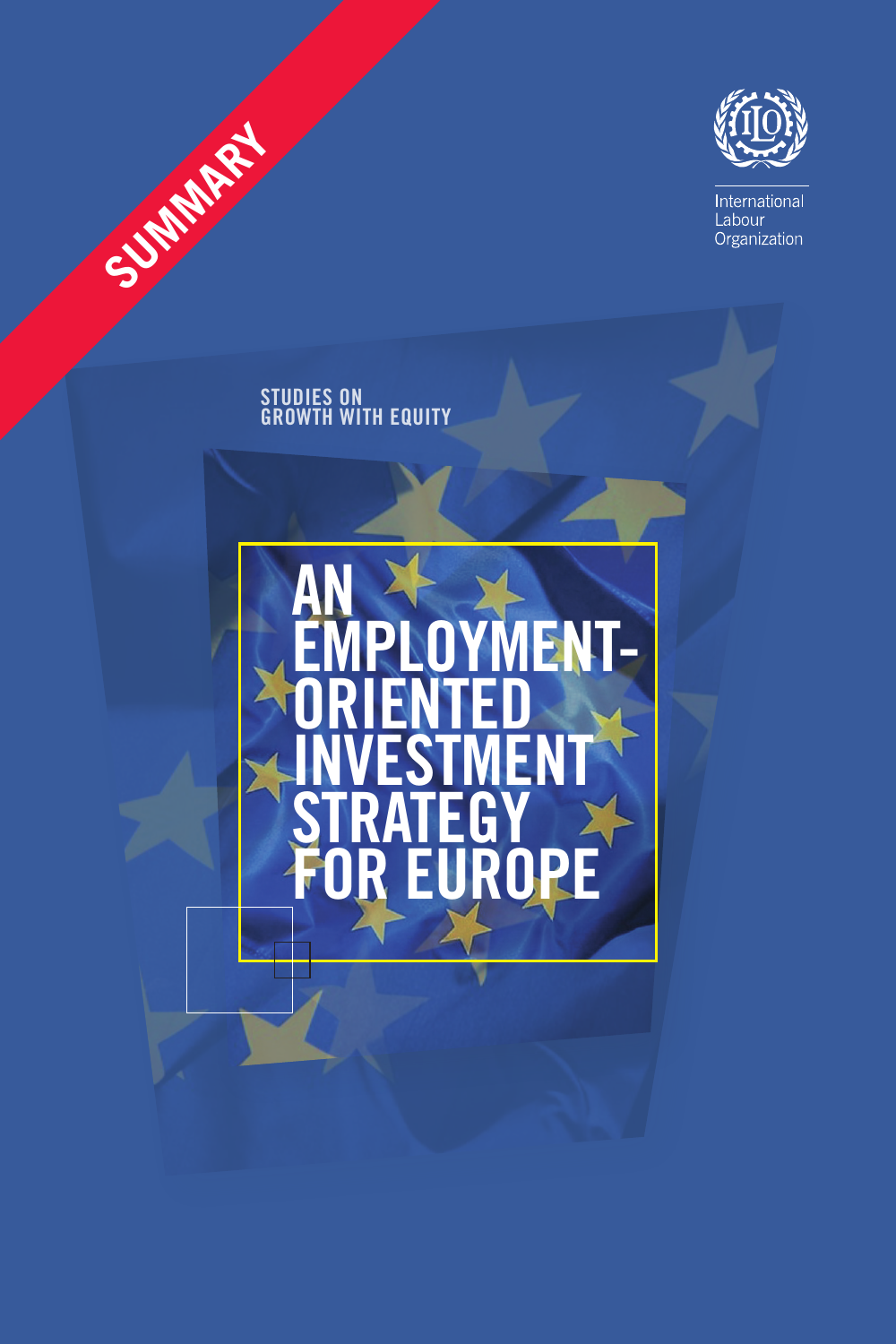# **Key policy options and considerations**

Against a backdrop of sluggish economic conditions and continued weak job creation, the Investment Plan proposed by the European Commission President Jean-Claude Juncker would provide a rapid economic stimulus that would foster Europe's competitiveness at the same time as boosting much-needed employment creation. The main finding of this ILO report is that, if careful consideration is given to the design of the programme and its allocation, over 2.1 million net new jobs would be created by mid-2018.

#### *A call for action*

- • *Stimulating investment is a step in the right direction to boost job creation.* Since the height of the crisis, investment in the EU-28 remains well below pre-crisis levels and is too low to make a significant dent on unemployment and under-employment. The unemployment rate, at 9.7 per cent in the third quarter of 2014, is close to 3 percentage points above the level reached in the same quarter of 2007. Moreover, half of those unemployed have been without a job for more than a year. By comparison, in the United States of America, for example, investment has recovered by more than 2 percentage points and the unemployment rate has fallen by more than 3 percentage points since 2009.
- The Investment Plan comes at a time when the growth outlook is deteriorat*ing.* Between the Spring and Autumn 2014 European Commission projections, GDP growth was revised downwards for 2015 in 22 of the 28 economies. In the EU-28 this translates into a downward revision of 0.5 percentage points from 2.0 to 1.5 per cent, with the outlook weakening significantly in some of the larger EU-28 economies, such as France and Germany. Higher investment is essential to reverse that trend, improve competitiveness and create more and better jobs.